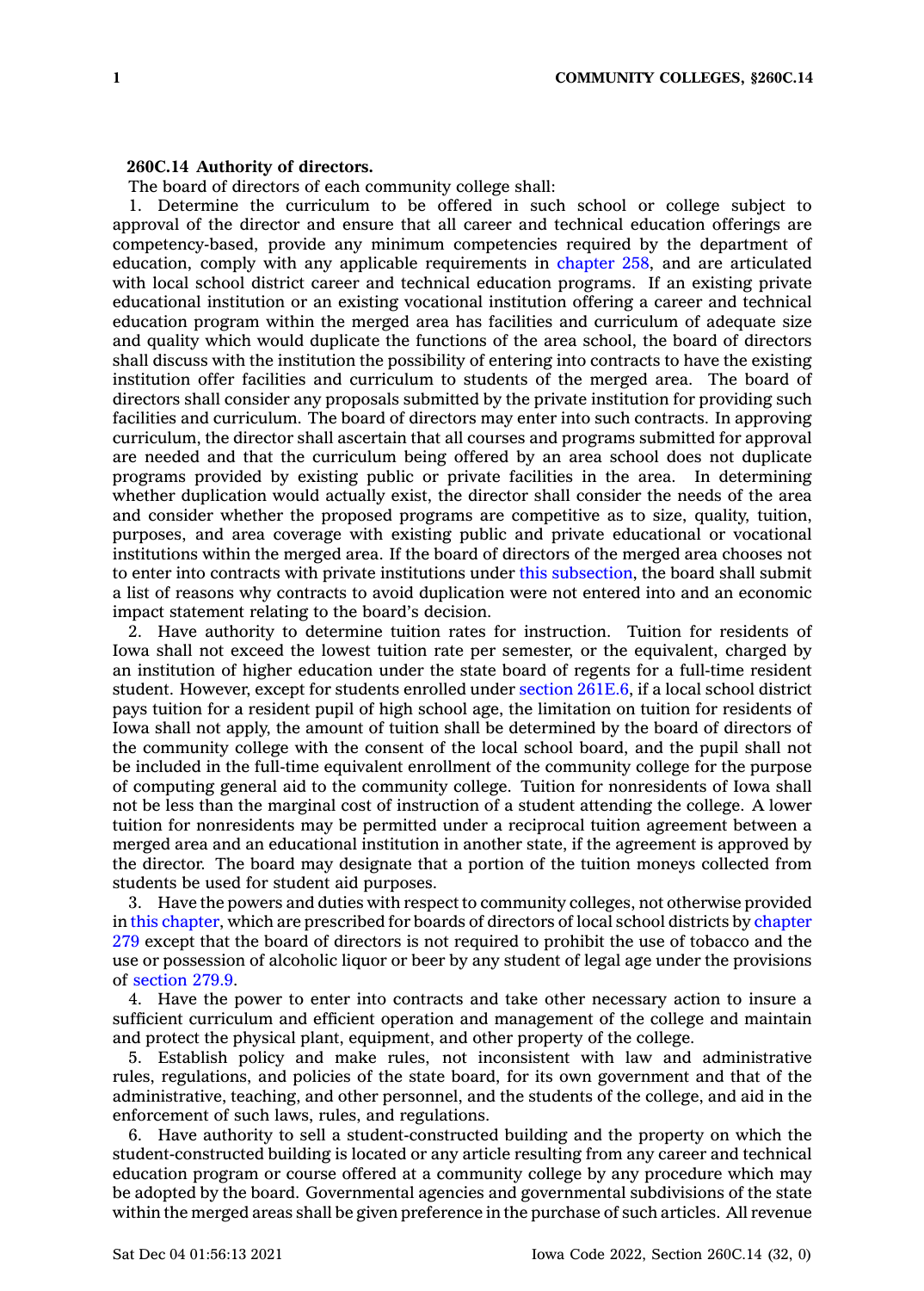## **§260C.14, COMMUNITY COLLEGES 2**

received from the sale of any article shall be credited to the funds of the board of the merged area.

7. With the consent of the inventor, and in the discretion of the board, secure letters patent or copyright on inventions of students, instructors, and officials of any community college of the merged area, or take assignment of such letters patent or copyright and make all necessary expenditures in regard thereto. Letters patent or copyright on inventions when so secured shall be the property of the board of the merged area and the royalties and earnings thereon shall be credited to the funds of the board.

8. Set the salary of the area superintendent. In setting the salary, the board shall consider the salaries of administrators of educational institutions in the merged area and the enrollment of the community college.

9. *a.* The board may establish <sup>a</sup> plan, in accordance with section 403(b) of the Internal Revenue Code, as defined in [section](https://www.legis.iowa.gov/docs/code/422.3.pdf) 422.3, for employees, which plan shall consist of one or more investment contracts, on <sup>a</sup> group or individual basis, acquired from <sup>a</sup> company, or <sup>a</sup> salesperson for that company, that is authorized to do business in this state.

*b.* The selection of investment contracts to be included within the plan established by the board shall be made either pursuant to <sup>a</sup> competitive bidding process conducted by the board, in coordination with employee organizations representing employees eligible to participate in the plan, or pursuant to an agreement with the department of administrative services to make available investment contracts included in <sup>a</sup> deferred compensation or similar plan established by the department pursuant to section [8A.438](https://www.legis.iowa.gov/docs/code/8A.438.pdf), which plan meets the requirements of this [subsection](https://www.legis.iowa.gov/docs/code/260C.14.pdf). The determination of whether to select investment contracts for the plan pursuant to <sup>a</sup> competitive bidding process or by agreement with the department of administrative services shall be made by agreement between the board and the employee organizations representing employees eligible to participate in the plan.

*c.* The board may make elective deferrals in accordance with the plan as authorized by an eligible employee for the purpose of making contributions to an investment contract in the plan on behalf of the employee. The deferrals shall be made in the manner which will qualify contributions to the investment contract for the benefits under section 403(b) of the Internal Revenue Code, as defined in [section](https://www.legis.iowa.gov/docs/code/422.3.pdf) 422.3. In addition, the board may make nonelective employer contributions to the plan.

*d.* As used in this [subsection](https://www.legis.iowa.gov/docs/code/260C.14.pdf), unless the context otherwise requires, *"investment contract"* shall mean <sup>a</sup> custodial account utilizing mutual funds or an annuity contract which meets the requirements of section 403(b) of the Internal Revenue Code, as defined in [section](https://www.legis.iowa.gov/docs/code/422.3.pdf) 422.3.

10. Make necessary rules to provide for the policing, control, and regulation of traffic and parking of vehicles and bicycles on the property of the community college.

*a.* The rules may provide for the use of institutional roads, driveways, and grounds; registration of vehicles and bicycles; the designation of parking areas; the erection and maintenance of signs designating prohibitions or restrictions; the installation and maintenance of parking control devices except parking meters; and assessment, enforcement, and collection of reasonable penalties for the violation of the rules.

*b.* Rules made under this [subsection](https://www.legis.iowa.gov/docs/code/260C.14.pdf) may be enforced under procedures adopted by the board of directors. Penalties may be imposed upon students, faculty, and staff for violation of the rules, including but not limited to <sup>a</sup> reasonable monetary penalty which may be deducted from student deposits and faculty or staff salaries or other funds in possession of the community college or added to student tuition bills. The rules made under [this](https://www.legis.iowa.gov/docs/code/260C.14.pdf) [subsection](https://www.legis.iowa.gov/docs/code/260C.14.pdf) may also be enforced by the impoundment of vehicles and bicycles parked in violation of the rules, and <sup>a</sup> reasonable fee may be charged for the cost of impoundment and storage prior to the release of the vehicle or bicycle to the owner. Each community college shall establish procedures for the determination of controversies in connection with the imposition of penalties. The procedures shall require giving notice of the violation and the penalty prescribed and providing the opportunity for an administrative hearing.

11. Be authorized to issue to employees of community colleges school credit cards to use for payment of authorized expenditures incurred in the performance of work-related duties.

12. During the second week of August of each year, publish by one insertion in at least one newspaper published in the merged area <sup>a</sup> summarized statement verified by affidavit of the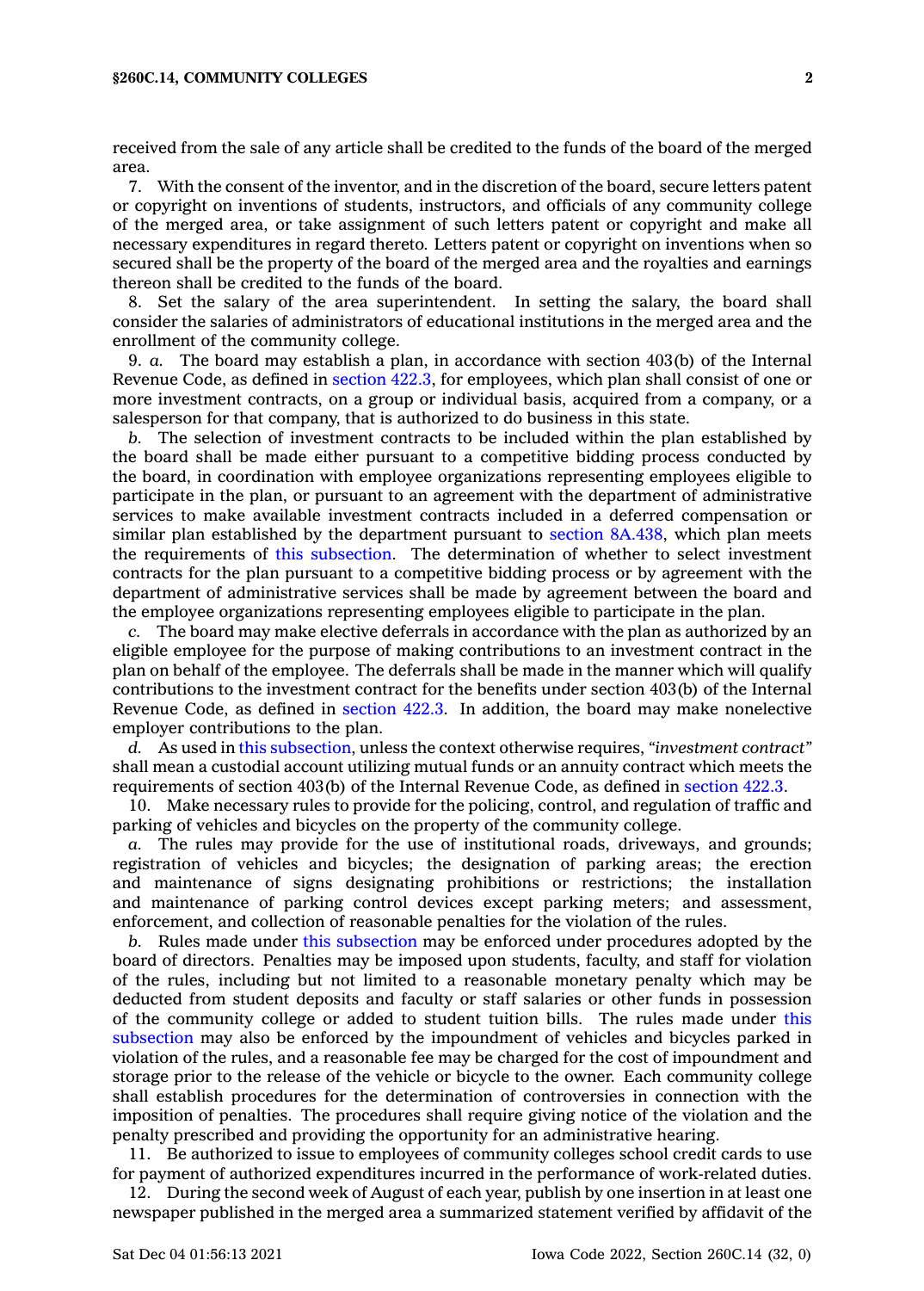secretary of the board showing the receipts and disbursements of all funds of the community college for the preceding fiscal year. The statement of disbursements shall show the names of the persons, firms, or corporations, and the total amount paid to each during the fiscal year. The board is not required to make the publications and notices required under [sections](https://www.legis.iowa.gov/docs/code/279.35.pdf) [279.35](https://www.legis.iowa.gov/docs/code/279.35.pdf) and [279.36](https://www.legis.iowa.gov/docs/code/279.36.pdf).

13. Adopt policies and procedures for the use of telecommunications as an instructional tool at the community college. The policies and procedures shall include but not be limited to policies and procedures relating to programs, educational policy, practices, staff development, use of pilot projects, and the instructional application of the technology.

14. *a.* In its discretion, adopt rules relating to the classification of students enrolled in the community college who are residents of Iowa's sister states as residents or nonresidents for tuition and fee purposes.

*b.* (1) Adopt rules to classify as residents for purposes of tuition and mandatory fees, qualified veterans and qualified military persons and their spouses and dependent children who are domiciled in this state while enrolled in <sup>a</sup> community college. A spouse or dependent child of <sup>a</sup> military person or veteran shall not be deemed <sup>a</sup> resident under this paragraph *"b"* unless the qualified military person or qualified veteran meets the requirements of subparagraph (2), subparagraph division (b) or (c), as appropriate.

(2) For purposes of this paragraph *"b"*, unless the context otherwise requires:

(a) *"Dependent child"* means <sup>a</sup> student who was claimed by <sup>a</sup> qualified military person or qualified veteran as <sup>a</sup> dependent on the qualified military person's or qualified veteran's internal revenue service tax filing for the previous tax year.

(b) *"Qualified military person"* means <sup>a</sup> person on active duty in the military service of the United States who is stationed in this state or at the Rock Island arsenal. If the qualified military person is transferred, deployed, or restationed while the person's spouse or dependent child is enrolled in the community college, the spouse or dependent child shall continue to be classified as <sup>a</sup> resident provided the spouse or dependent child maintains continuous enrollment.

(c) *"Qualified veteran"* means <sup>a</sup> person who meets the following requirements:

(i) Is eligible for benefits, or has exhausted the benefits, under the federal Post-9/11 Veterans Educational Assistance Act of 2008.

(ii) Is domiciled in this state, or has resided in this state for at least one year or sufficient time to have filed an Iowa tax return in the preceding twelve months.

15. By July 1, 1991, develop <sup>a</sup> policy which requires oral communication competence of persons who provide instruction to students attending institutions under the control of the board. The policy shall include <sup>a</sup> student evaluation mechanism which requires student evaluation of persons providing instruction on at least an annual basis.

16. By July 1, 1991, develop <sup>a</sup> policy relating to the teaching proficiency of teaching assistants which provides <sup>a</sup> teaching proficiency standard, instructional assistance to, and evaluation of persons who provide instruction to students at the higher education institutions under the control of the board.

17. *a.* Provide for eligible alternative retirement benefits systems which shall be limited to the following:

(1) An alternative retirement benefits system which is issued by or through <sup>a</sup> nonprofit corporation issuing retirement annuities exclusively to educational institutions and their employees for persons newly employed after July 1, 1990, and for persons employed by the community college who are members of the Iowa public employees' retirement system on July 1, 1994, and who elect coverage under that system pursuant to section [97B.42](https://www.legis.iowa.gov/docs/code/97B.42.pdf), in lieu of coverage under the Iowa public employees' retirement system.

(2) An alternative retirement benefits system which is issued by or through an insurance company authorized to issue annuity contracts in this state, for persons newly employed on or after July 1, 1997, who are already members of the alternative retirement benefits system and who elect coverage under that system pursuant to section [97B.42](https://www.legis.iowa.gov/docs/code/97B.42.pdf), in lieu of coverage under the Iowa public employees' retirement system.

(3) An alternative retirement benefits system offered through the community college, at the discretion of the board of directors of the community college, pursuant to this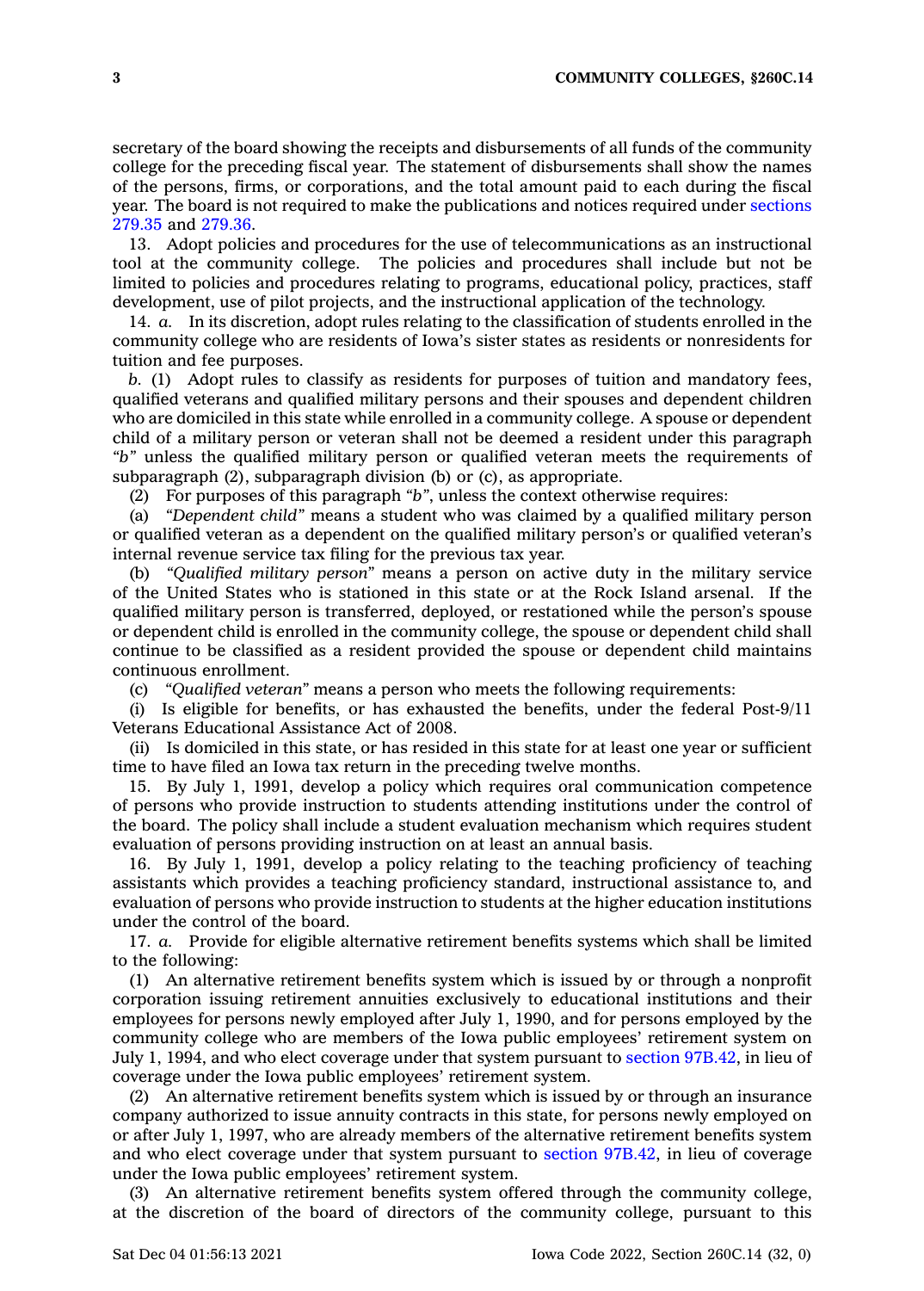subparagraph which is issued by or through an insurance company authorized to issue annuity contracts in this state, for persons newly employed by that community college on or after July 1, 1998, who are not members of the alternative retirement benefits system and who elect coverage under that system pursuant to section [97B.42](https://www.legis.iowa.gov/docs/code/97B.42.pdf), in lieu of coverage under the Iowa public employees' retirement system. The board of directors of <sup>a</sup> community college may limit the number of providers of alternative retirement benefits systems offered pursuant to this subparagraph to no more than six. The selection by the board of directors of <sup>a</sup> community college of <sup>a</sup> provider of an alternative retirement benefits system pursuant to this subparagraph shall not constitute an endorsement of that provider by the community college.

*b.* However, the employer's annual contribution in dollars under an eligible alternative retirement benefits system described in this [subsection](https://www.legis.iowa.gov/docs/code/260C.14.pdf) shall not exceed the annual contribution in dollars which the employer would contribute if the employee had elected to remain an active member pursuant to the Iowa public employees' retirement system, as set forth in [section](https://www.legis.iowa.gov/docs/code/97B.11.pdf) 97B.11.

*c.* For purposes of this [subsection](https://www.legis.iowa.gov/docs/code/260C.14.pdf), *"alternative retirement benefits system"* means an employer-sponsored primary pension plan requiring mandatory employer contributions that meets the requirements of section 401(a), 403(a), or 403(b) of the Internal Revenue Code.

18. Develop and implement <sup>a</sup> written policy, which is disseminated during student registration or orientation, addressing the following four areas relating to sexual abuse:

*a.* Counseling.

*b.* Campus security.

*c.* Education, including prevention, protection, and the rights and duties of students and employees of the community college.

*d.* Facilitating the accurate and prompt reporting of sexual abuse to the duly constituted law enforcement authorities.

19. Provide, within <sup>a</sup> reasonable time, information as requested by the departments of management and education.

20. Adopt <sup>a</sup> policy to offer not less than the following options to <sup>a</sup> student who is <sup>a</sup> member, or the spouse of <sup>a</sup> member if the member has <sup>a</sup> dependent child as defined in [subsection](https://www.legis.iowa.gov/docs/code/260C.14.pdf) 14, paragraph *"b"*, subparagraph (2), subparagraph division (a), of the Iowa national guard or reserve forces of the United States and who is ordered to national guard duty or federal active duty:

*a.* Withdraw from the student's entire registration and receive <sup>a</sup> full refund of tuition and mandatory fees.

*b.* Make arrangements with the student's instructors for course grades, or for incompletes that shall be completed by the student at <sup>a</sup> later date. If such arrangements are made, the student's registration shall remain intact and tuition and mandatory fees shall be assessed for the courses in full.

*c.* Make arrangements with only some of the student's instructors for course grades, or for incompletes that shall be completed by the student at <sup>a</sup> later date. If such arrangements are made, the registration for those courses shall remain intact and tuition and mandatory fees shall be assessed for those courses. Any course for which arrangements cannot be made for grades or incompletes shall be considered dropped and the tuition and mandatory fees for the course refunded.

21. *a.* Annually, by October 1, submit to the department of education through the management information system, at <sup>a</sup> minimum, in the manner prescribed by the department the following information for the previous fiscal year:

(1) Total revenue received from each local school district as <sup>a</sup> result of high school students enrolled in community college courses under the postsecondary enrollment options program.

(2) Total revenue received from each local school district as <sup>a</sup> result of high school students enrolled in community college courses through shared supplementary weighting plans.

(3) Unduplicated headcount of high school students enrolled in community college courses under the postsecondary enrollment options program.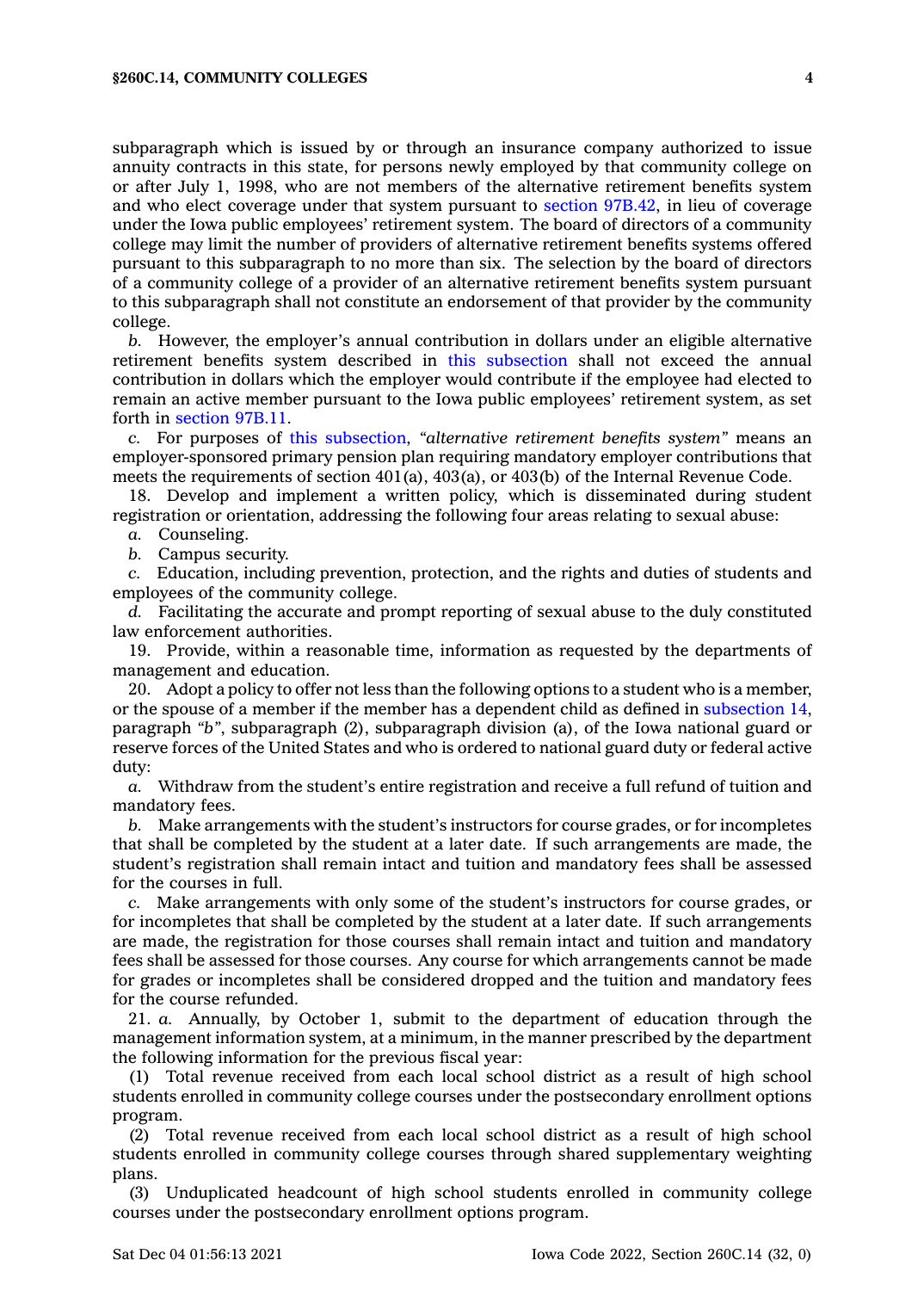**5 COMMUNITY COLLEGES, §260C.14**

(4) Unduplicated headcount of high school students enrolled in community college courses through shared supplementary weighting plans.

(5) Total credits earned by high school students enrolled in community college courses under the postsecondary enrollment options program, broken down by career and technical education program and arts and sciences program.

(6) Number of courses in which high school students are enrolled under shared supplementary weighting plans and the portions of those courses that are taught by an instructor who is employed by the local school district for <sup>a</sup> portion of the school day.

(7) The contracted salary and benefits for the trustees of the community college.

(8) The contracted salary and benefits and any other expenses related to support for governmental affairs efforts, including expenditures for lobbyists and lobbying activities for the community college.

(9) The contracted salaries, including but not limited to bonus wages and benefits, including but not limited to annuity payments or any other benefit covered using state funds of any kind for administrators of the community college.

*b.* The department of education shall define the annual supplemental financial reporting required of all community colleges regarding revenues received through the delivery of college credit courses to high school students. The board of directors of each community college shall incorporate into their student management information systems the unique student identifier used by school districts as provided by the department of education to school districts.

*c.* The department shall submit <sup>a</sup> report to the general assembly summarizing the data submitted in paragraph *"a"* by January 15 annually.

22. Enter into <sup>a</sup> collective statewide articulation agreement with the state board of regents pursuant to section 262.9, [subsection](https://www.legis.iowa.gov/docs/code/262.9.pdf) 32, which shall provide for the seamless transfer of academic credits from <sup>a</sup> completed associate of arts or associate of science degree program offered by <sup>a</sup> community college to <sup>a</sup> baccalaureate degree program offered by an institution of higher education governed by the state board of regents. The board shall also do the following:

*a.* Identify <sup>a</sup> transfer and articulation contact office or person, publicize transfer and articulation information and the contact office or person, and submit the contact information to the state board of regents, which shall publish the contact information on its articulation internet site.

*b.* Collaborate with the state board of regents to meet the requirements specified in section 262.9, [subsection](https://www.legis.iowa.gov/docs/code/262.9.pdf) 32, including but not limited to developing <sup>a</sup> systematic process for expanding academic discipline and meetings between the community college faculty and faculty of the institutions of higher education governed by the state board of regents, developing criteria to prioritize core curriculum areas, promoting greater awareness of articulation-related activities, facilitating additional opportunities for individual institutions to pursue program articulation agreements for career and technical educational programs, and developing and implementing <sup>a</sup> process to examine <sup>a</sup> minimum of eight new associate of applied science degree programs for which articulation agreements would serve students' continued academic success in those degree programs.

23. Develop and implement <sup>a</sup> consistent written policy for an employee who in the scope of the person's employment responsibilities examines, attends, counsels, or treats <sup>a</sup> child to report suspected physical or sexual abuse. The policy shall include an employee's reporting responsibilities. The reporting responsibilities shall designate the time, circumstances, and method for reporting suspected child abuse to the community college's administration and reporting to law enforcement. Nothing in the policy shall prohibit an employee from reporting suspected child abuse in good faith to law enforcement.

24. *a.* Beginning December 15, 2015, annually file <sup>a</sup> report with the governor and the general assembly providing information and statistics for the previous five academic years on the number of students who are veterans per year who received education credit for military education, training, and service, that number as <sup>a</sup> percentage of veterans known to be enrolled at the college, the average number of credits received by students, and the